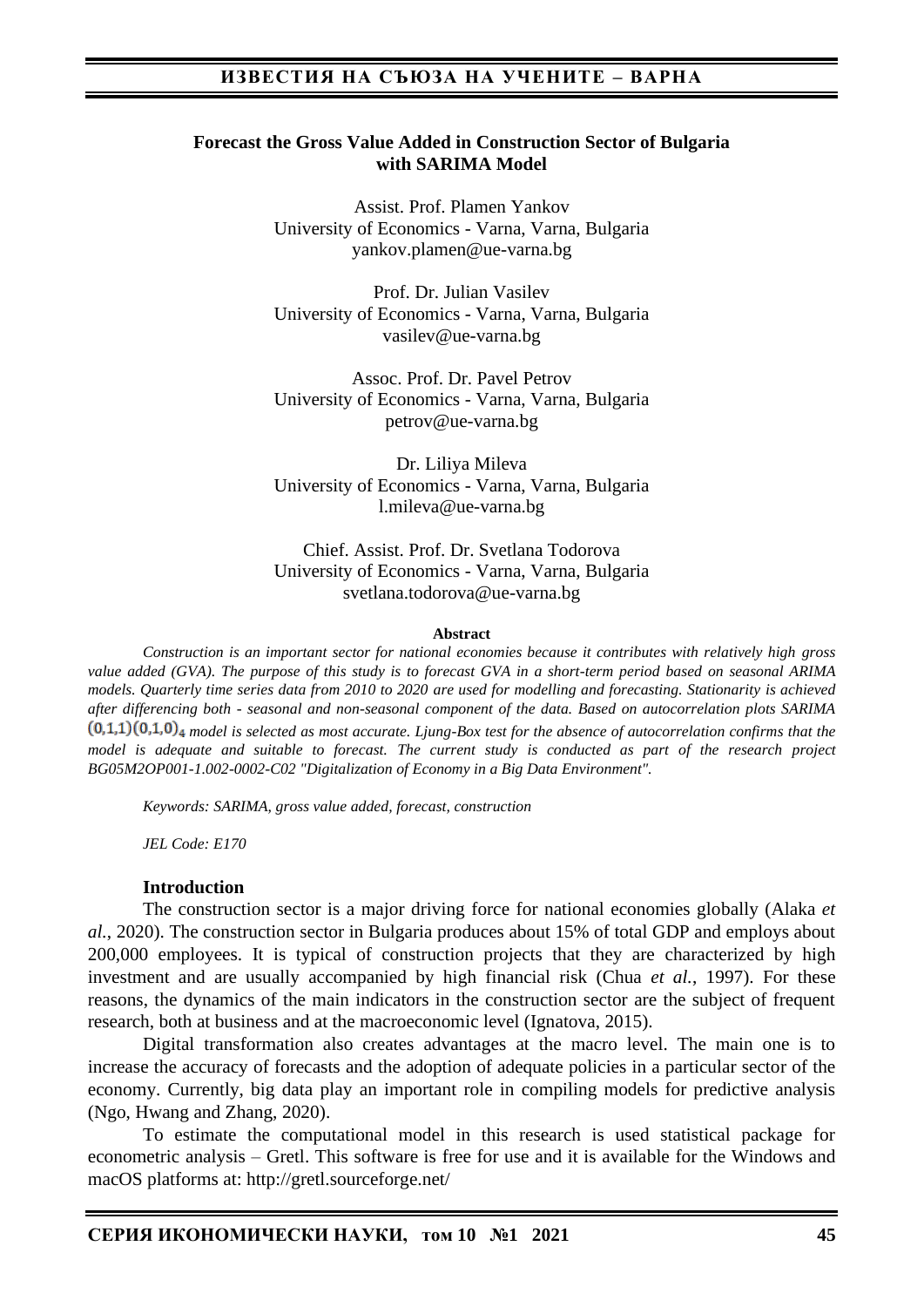### **1. SARIMA Model Briefly**

The autoregressive integrated moving average (ARIMA) and its seasonal equivalent (SARIMA) model is often used to forecast important macroeconomic indicators such as gross domestic product (GDP), inflation rates, employment rates (Ghazo, 2021) and yields from different industries (M. Ngungu, Jacob and Noah, 2018). Our study demonstrates that а trend and seasonal pattern exist of the gross value added of the construction sector. The SARIMA model takes both overall trends and seasonal changes into account, which is widely used in modelling time series data.

Time series forecasting with the ARIMA or SARIMA models is a quantitative technique based on the assumption that some aspects of past processes will continue to be repeated in the future. These aspects include trend and seasonality.

In the literature, the SARIMA model is also widely known as  $(p, d, q)(P, D, Q)$ <sub>s</sub> where each of the letters is an abbreviation for a specific mathematical component. The meaning of each component is detailed shown in the Table 1 and Figure 1 below.

| <b>Component</b> | <b>Full name</b> | <b>Description</b>                                                                                                                             |
|------------------|------------------|------------------------------------------------------------------------------------------------------------------------------------------------|
| AR               | Autoregression   | A model that uses the dependent relationship between an<br>observation and some number of lagged observations                                  |
|                  | Integrated       | The use of differencing of raw observations in order to make<br>the time series stationary                                                     |
| MA               | Moving average   | A model that uses the dependency between an observation<br>and a residual error from a moving average model applied to<br>lagged observations. |
|                  | Seasonal         | Total number of periods per one season                                                                                                         |

#### Table 1. Mathematical components of the SARIMA models.

# $SARIMA = (p, d, q)$  (P, D, Q)s

 $s = number of periods$ non-seasonal seasonal component per season component

Figure 1. Components of the SARIMA model; source - author

The methodology of Box and Jenkins for time series forecasting is strictly followed in the current paper. It can be summarized in several specific stages as follows:

- 1. Identification. This stage includes 2 sub-stages, known as stationary check and model selection.
- 2. Estimation and diagnostic. At this stage the residues are checked for normality and in the presence of more than one suitable model the most accurate one is selected based on lower Akaike Information, Schwarz Bayes or Hannan-Quinn criterion.
- 3. Forecasting. This is the last step, which involves forecasting future values in a short period of time. SARIMA is a method that is suitable for short-term forecasts.

## **2. Data Source**

The data in this study is accessed from Bulgarian National Statistical Institute. Time series include 44 observations for the Gross value added (GVA) of Bulgarian construction sector. Each line represents a separate quarter for an interval of time between  $2010 - 2020$  year, a total of 11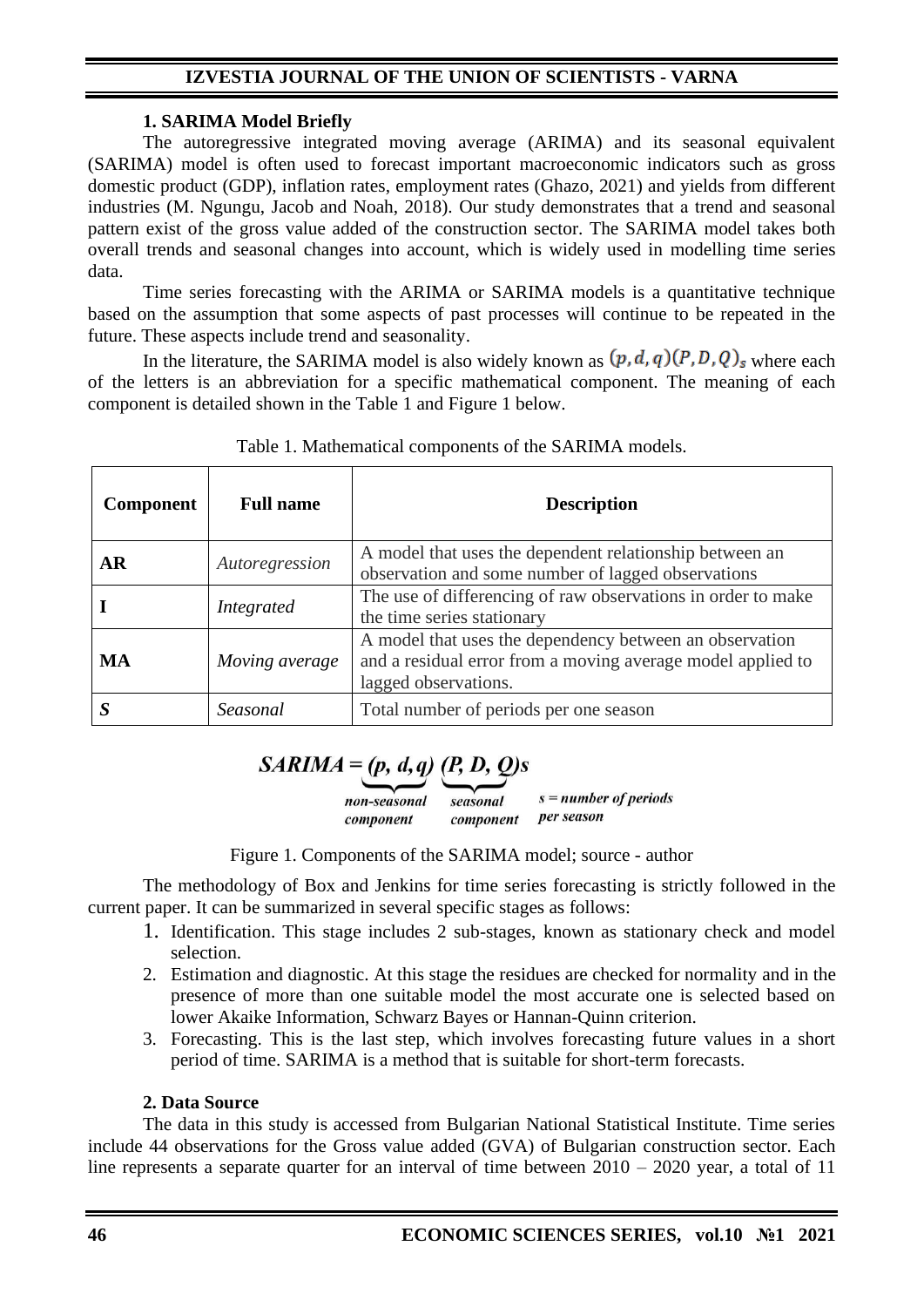years at constant 2015 prices. Summary statistics of the analysed time series is shown in Table 2. The data applied in the study is retrieved from the National Statistical Institute which is also available at:<https://nsi.bg/en/content/12587/quarterly-data> .

| <b>Estimator</b>       | <b>Estimate</b> |  |
|------------------------|-----------------|--|
| Number of observations | 44              |  |
| Mean                   | 623 510 000     |  |
| Minimum                | 459 170 000     |  |
| Maximum                | 1 129 900 000   |  |
| Standard deviation     | 160 860 000     |  |

Table 2. Summary statistics of the time series; source - own study.

#### **3. Model Identification**

The dynamics of gross value added (GVA) in the construction sector of Bulgaria for 2010 - 2020 is illustrated in Figure 2.



Figure 2. Time series plot of the quarterly GVA observations; source - own study

For time series forecasting, the observations need to be stationary. The time series data often consist of a trend and seasonality which is an evidence for non-stationary. A common assumption in the time series analysis is that the data is stationary. This means that the mean, variance and autocorrelation structure do not change over the time. Data with seasonality, as in the present case, is non-stationary by presumption (Wang, Li and Lim, 2019). Also, time series with trends is not stationary. In general, the presence of trend and seasonality is easily highlighted from the dynamics of the data chart. The automatic decomposition of the data provides a much more accurate idea of the presence of seasonal recurrence, as well as the emergence of a trend (Bonaros, 2021). In this way, the presence of trend and seasonality stands out much more clearly as could be noticed in Figure 3.

For this reason, the decomposition of time series is an important step preceding the actual forecasting (Nau, 2014). SARIMA models are extremely used in modelling data that show seasonal component such as weekly, monthly, quarterly and annual (M. Ngungu, Jacob and Noah, 2018). From the graph above it is cleared that seasonality occurred in every 3rd quarter where a significant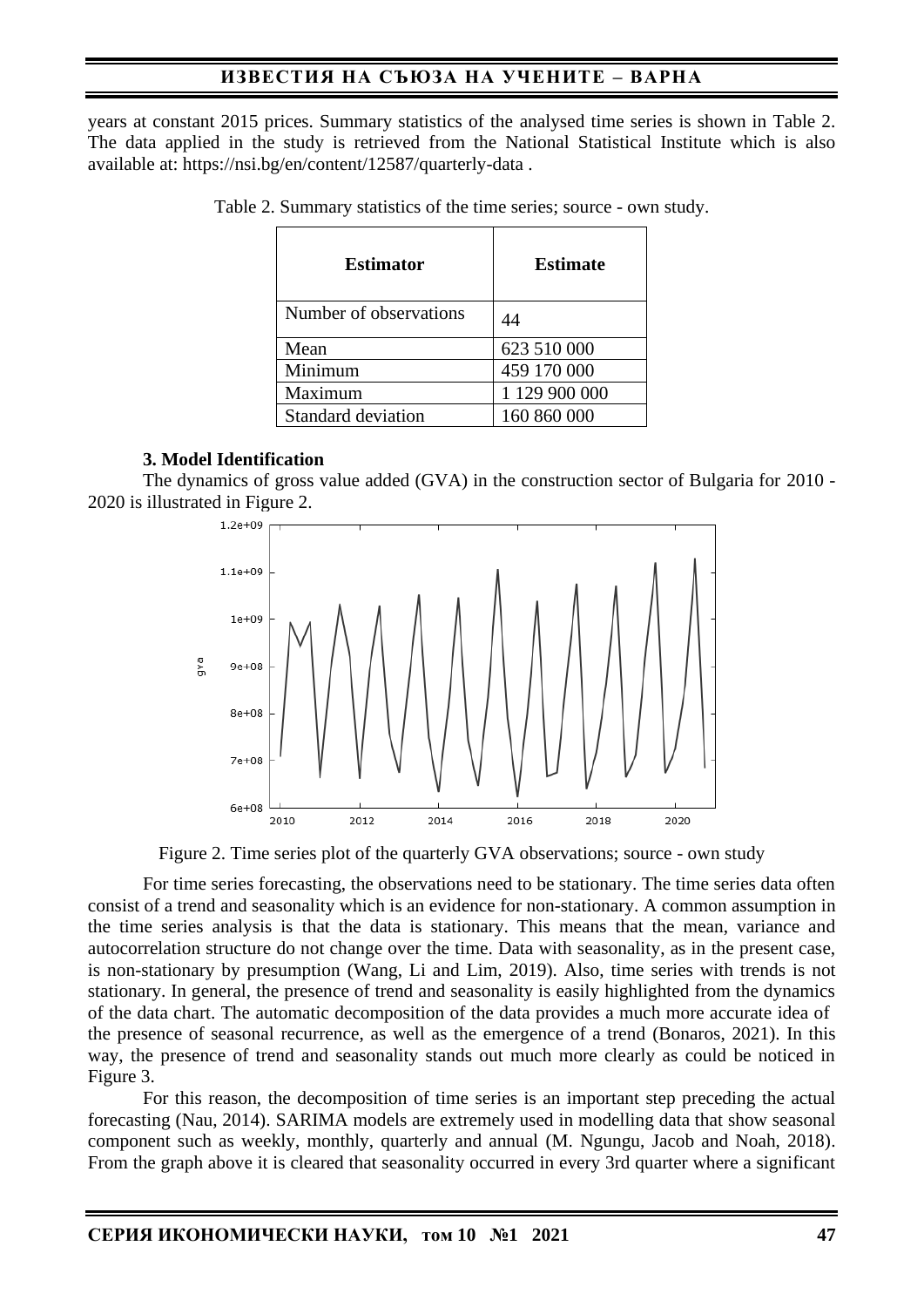spike is noticeable. Oppositely every 1st and 4th quarter repeatedly show the lowest values in the analyse time series.



Figure 3. Seasonal decomposition of time series; source - own study.

The autocorrelation ACF plot in Figure 4 also suggests the presence of seasonality in the series. The ACF plot decreases slowly which is an indicator for non-stationary. Seasonality is also well distinguished from the ACF plot where the persistence of regularly repeated spikes indicates that the values at these lags are significant. These are the lags at 4th, 8th, 12th lag, etc.



Figure 4. Autocorrelation function (ACF) and partial autocorrelation functions (PACF) for Gross value added in the construction sector of Bulgaria; source – own study.

The Augmented Dickey-Fuller statistical test for stationary is a common test which indicates whether a given time series is stationary or not (Dickey and Fuller, 1979). The ADF test has two hypotheses as follow:

 $H_0$  = The process is not stationary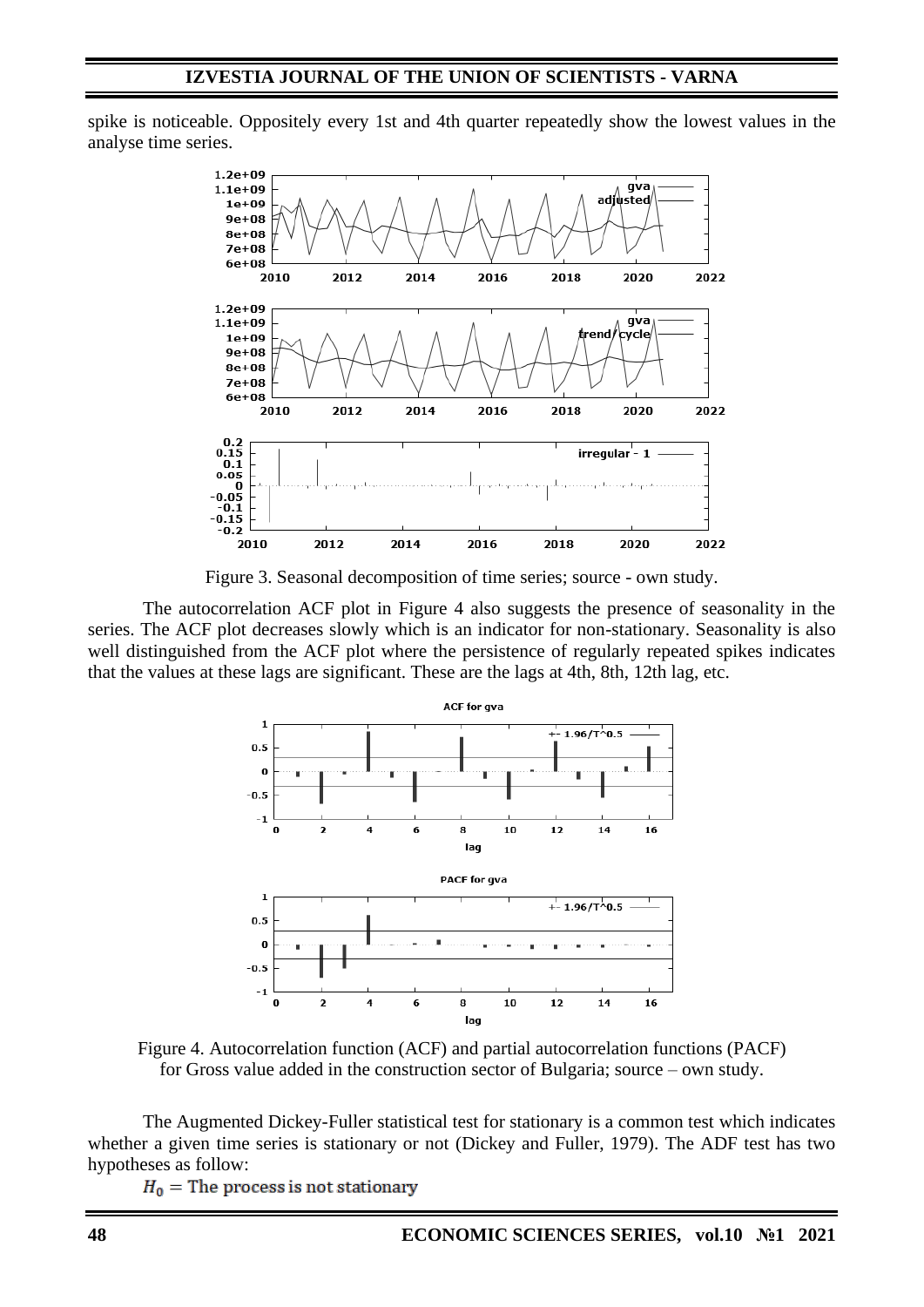$H_1$  = The process is stationary (series is not stationary)

The ADF test is applied, and the result (p-value of 0.93) confirms the assumption that the series have a unit root. Applying a difference is required action which transforms the data from nonstationary to stationary. The ordinary difference is also known as "first difference" meaning difference at lag one. This transformation eliminates the trend.

Its mathematical representation is:

$$
y_t' = y_t - t_{t-1}
$$

After the first difference of the time series data the ADF test is repeated. The result from the ADF test proved that the data are stationary with a p-value equal to 0.0001. The new data is presented in Figure 5.



Figure 5. First differencing of the time series.

Seasonal time series are also subject to seasonal difference. The seasonal difference mathematically is described with the formula above:

 $\Delta_s Y_t = y_t - y_{t-s} \Delta_s Y_t = y_t - y_{t-s}$ 

After seasonal difference is applied the ADF test confirms stationary with p-value of 0.0041. Figure 6 illustrates the seasonal differenced time series.



Figure 6. First seasonal differences of the time series; source - own study.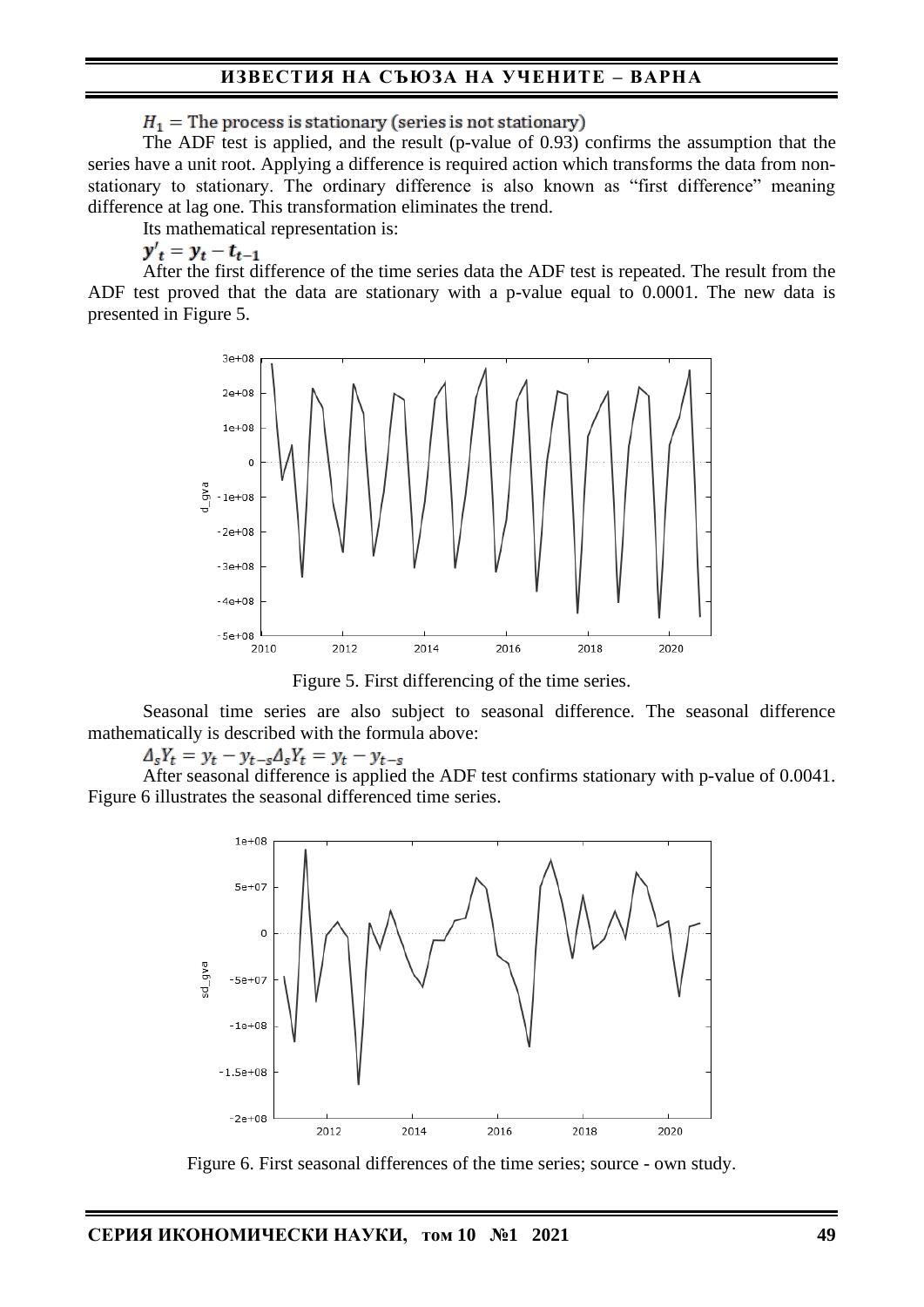The next step includes the autoregressive and moving average components identification. This is done by examining the non-seasonal and seasonal differences ACF and PACF shown respectively in Figure 7 and Figure 8.



Figure 7. Differenced autocorrelation function (ACF) and partial autocorrelation functions (PACF) for historical construction GVA data; source: own study



Figure 8. Seasonally differenced autocorrelation function (ACF) and partial autocorrelation functions (PACF) for quarterly construction GVA data; source: own study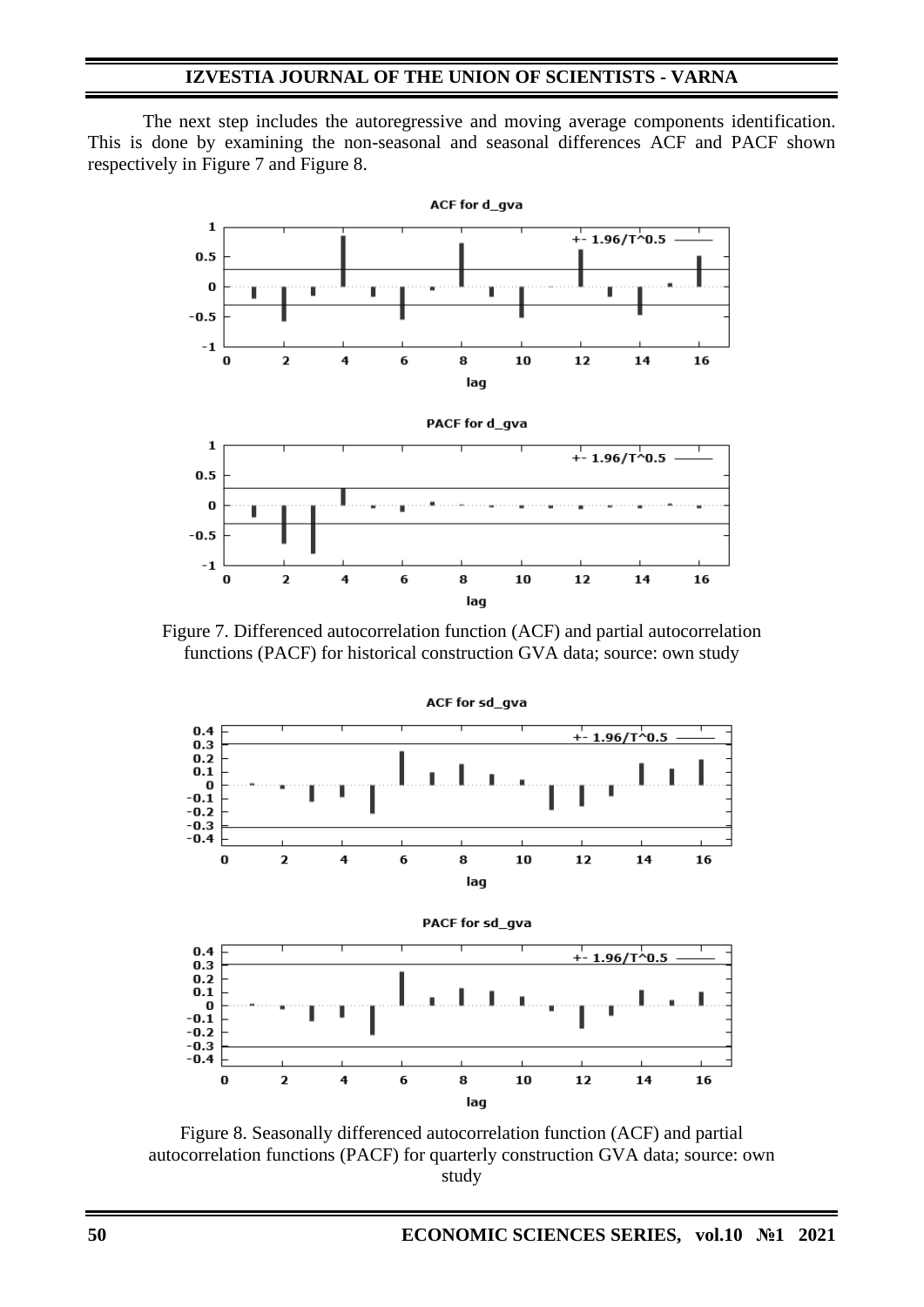In the specific case of this study, only SARIMA  $(0,1,1)(0,1,0)<sub>4</sub>$  model satisfies the conditions for significance of the coefficients shown in Table 3. Several other models, including SARIMA  $(0,1,1)$   $(0,1,1)4$ , SARIMA  $(1,1,1)$   $(0,1,0)4$ , are also tested, but their AR and MA coefficients are insignificant with a p-value exceeding the significance level  $\alpha = 0.05$ . For this reason, they are not considered in detail. In the presence of several models that meet the conditions for significance of the parameter estimates, it is recommended to use the criteria of Akaike Information (Akaike, 1974), Schwarz Bayes (Schwarz, 1978) and Hannan-Quinn (Hannan and Quinn, 1979).

| Table 3. Parameter estimates for SARIMA $(0,1,1)$ $(0,1,0)4$ |  |  |  |  |
|--------------------------------------------------------------|--|--|--|--|
|--------------------------------------------------------------|--|--|--|--|

| <b>Component</b> | $\theta_1$  |
|------------------|-------------|
| coefficient      | $-0.928487$ |
| p-value          | < 0.0001    |

The most commonly used indicators to assess the accuracy of the forecast are mean absolute percentage error (MAPE), mean absolute error (MAE) and root-mean-square error (RMSE). They are presented in Table 4.

Table 4. Comparative table of the presentation of valid models.

| Model                           | $\bf AIC$ | BIC      | HQ       | <b>MAE</b>    | <b>RMSE</b> | MAPE |
|---------------------------------|-----------|----------|----------|---------------|-------------|------|
| (0,1,0) <sub>4</sub><br>(0,1,1) | 1506.969  | 1510.296 | 1508.163 | $4.2676e+007$ | 55 093 000  | 14   |

#### **4. Model Diagnostic**

The residuals of the model are an important indicator that graphically shows how accurately the model captures the constant and the trend in the values that reflect the past process and serve to forecast the future periods. Both ACF and PACF of the residuals at lags up to 16 represented in Figure 9 show the absence of significant autocorrelation within the 95% confidence interval (Mahan, Chorn and Georgopoulos, 2015).



Figure 9. ACF and PACF plot of residuals; source – own study.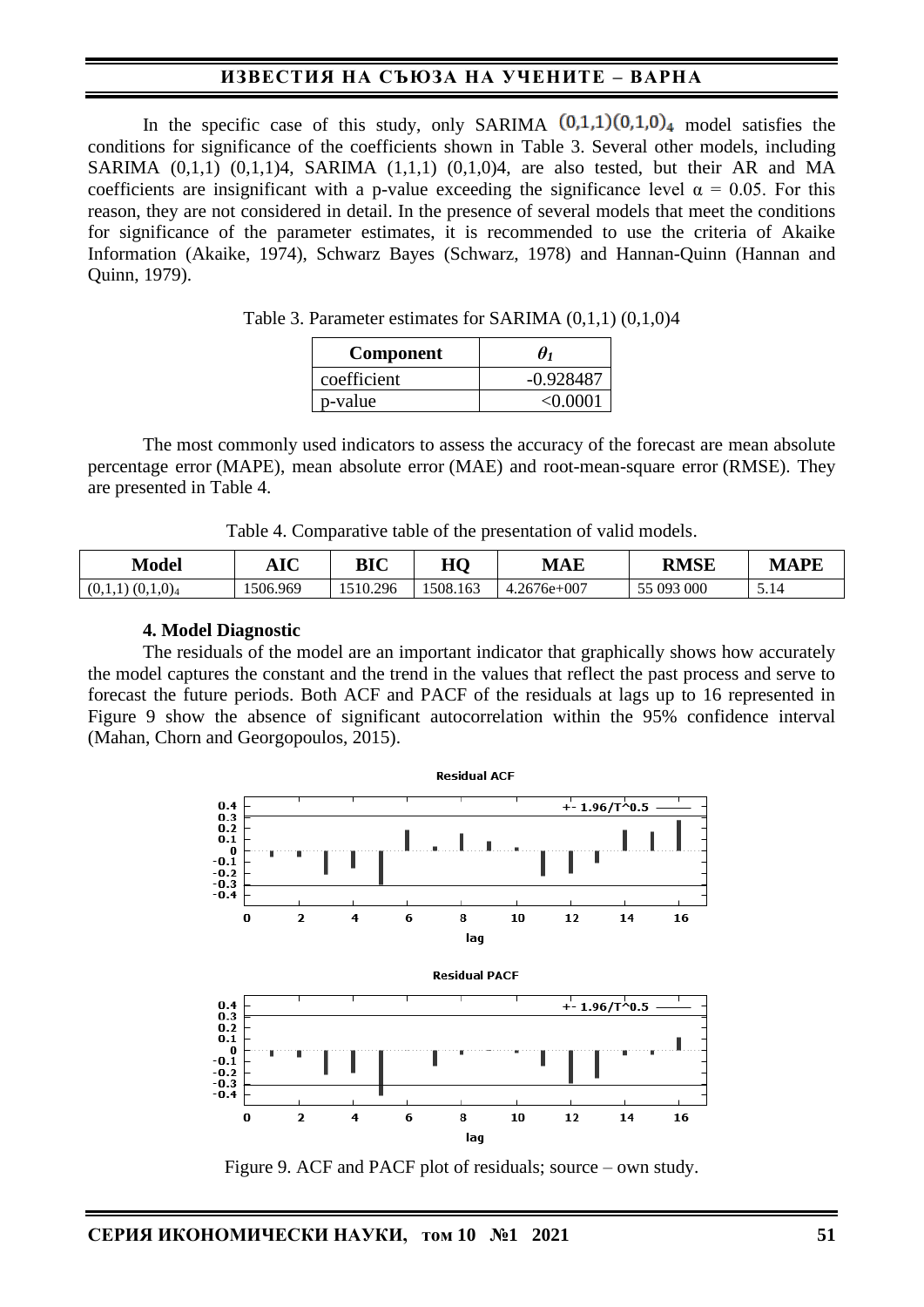The presence of normal distribution of the residuals is tested with the Jarque-Bera test. The null hypothesis is that residuals are normally distributed and against the alternative the residuals are not normally distributed. The JB test of normality fails to reject the null hypothesis which proves the residuals are normally distributed (p-value  $= 0.2849$ ). The result of the JB test is confirmed by a few other similar tests for normality. Table 5 and Figure 10 illustrate all 3 tests for normality as well as the condition that the model is adequate for GVA forecasting.

| <b>Normality test</b> | t-statistics | p-value        |
|-----------------------|--------------|----------------|
| Jarque-Bera           | 2.5112       | 0.2849         |
| Shapiro-Wilk W        | 0.9748       | 0.5191         |
| Lilliefors            | 0.0932       | $\approx 0.52$ |

Table 5. Tests for normality of the residuals; source - own study.

Ljung-Box test for autocorrelation up to lag order 12 is 16.7042 and p-value  $= 0.1169$ . The higher p-value shows that residuals are normally distributed ( $\alpha$  = 0.05).



Figure 10. Test for normal distribution of the residuals; source – own study;

## **5. Forecasting**

In the final step, SARIMA  $(0,1,1)(0,1,0)_4$  is applied as shown in Figure 11. The forecasted values start from the first quarter of 2021 year and include a 2-year period. They are shown on the graph with a line for the minimum and maximum values as a result of the 95% confidence interval.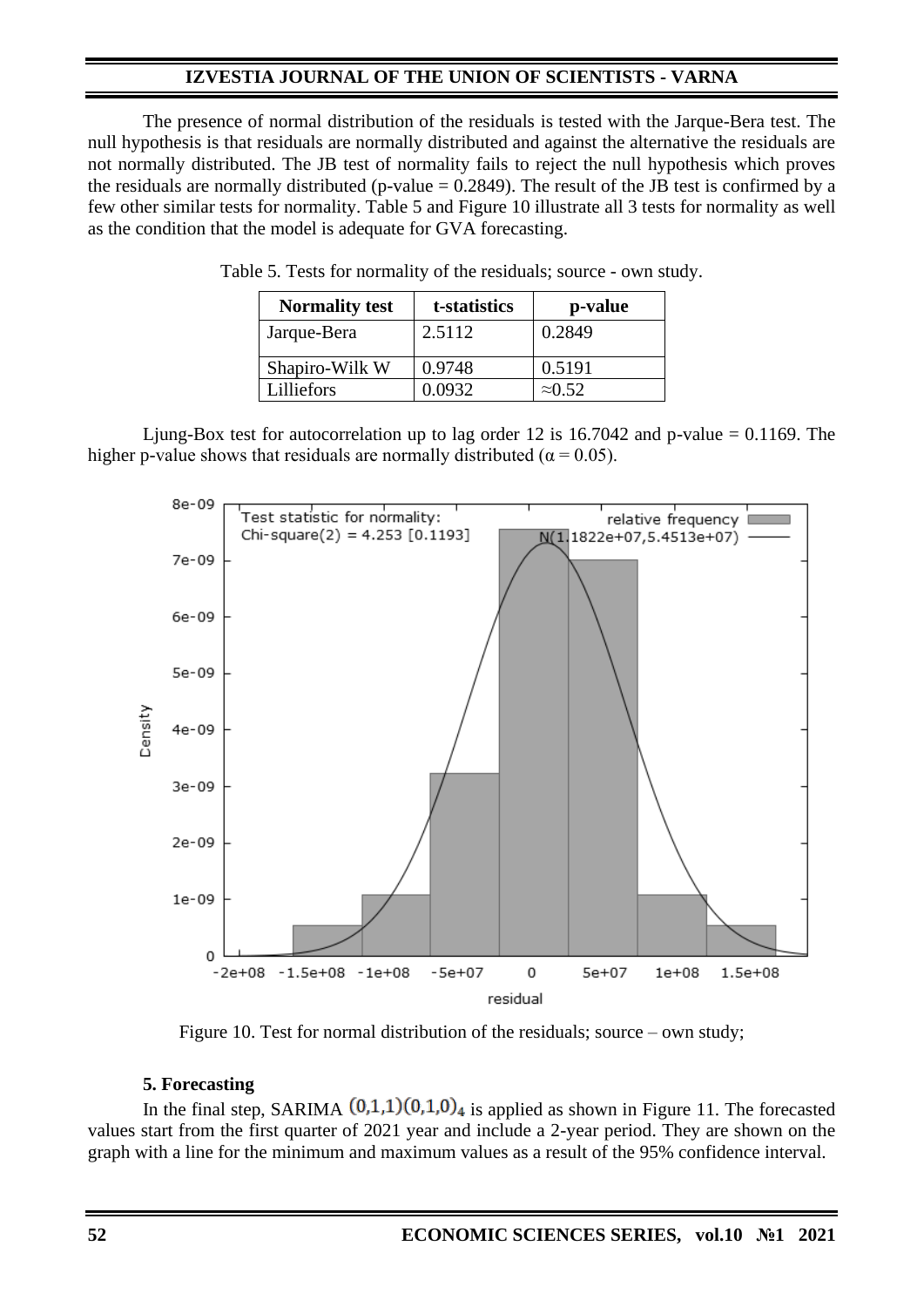



The forecasted values are also present in Table 6, in numerical form.

Table 6. Forecasted values of the real GVA of construction (base period: 2015), based on SARIMA  $(0,1,1)(0,1,0)_4$ ; source - own study

| <b>Period</b> | <b>Forecast</b> | Lower 95% Limit | Upper 95% Limit |
|---------------|-----------------|-----------------|-----------------|
| 2021-Q1       | 727 911 000     | 619 931 000     | 835 891 000     |
| 2021-Q2       | 863 729 000     | 755 473 000     | 971 985 000     |
| 2021-Q3       | 1 131 960 000   | 1 023 420 000   | 1 240 490 000   |
| 2021-Q4       | 687 166 000     | 578 361 000     | 795 971 000     |
| 2022-Q1       | 729 969 000     | 571 143 000     | 888 794 000     |
| 2022-Q2       | 865 787 000     | 706 212 000     | 1 025 360 000   |
| 2022-Q3       | 1 134 010 000   | 973 693 000     | 1 294 330 000   |
| 2022-Q4       | 689 224 000     | 528 161 000     | 8.50286e+008    |

Meanwhile, the National Statistical Institute announces preliminary data from the first 2 quarters of 2021 for the GVA in the construction shown in Table 7. Preliminary data fall within the minimum and maximum values of the forecast discussed in this study. For the second quarter, the deviation is about 4.5%, which is a good accuracy.

Table 7. Forecast and actual data comparison of the Real GVA of construction (base period: 2015)

| <b>Period</b> | Forecast    | <b>Preliminary data</b> | Lower 95% Limit | Upper 95% Limit |
|---------------|-------------|-------------------------|-----------------|-----------------|
| 2021-Q1       | 727 911 000 | 634 227 000             | 598 414 550     | 874 095 510     |
| 2021-Q2       | 863 729 000 | 905 454 000             | 738400.42       | 1052646.58      |